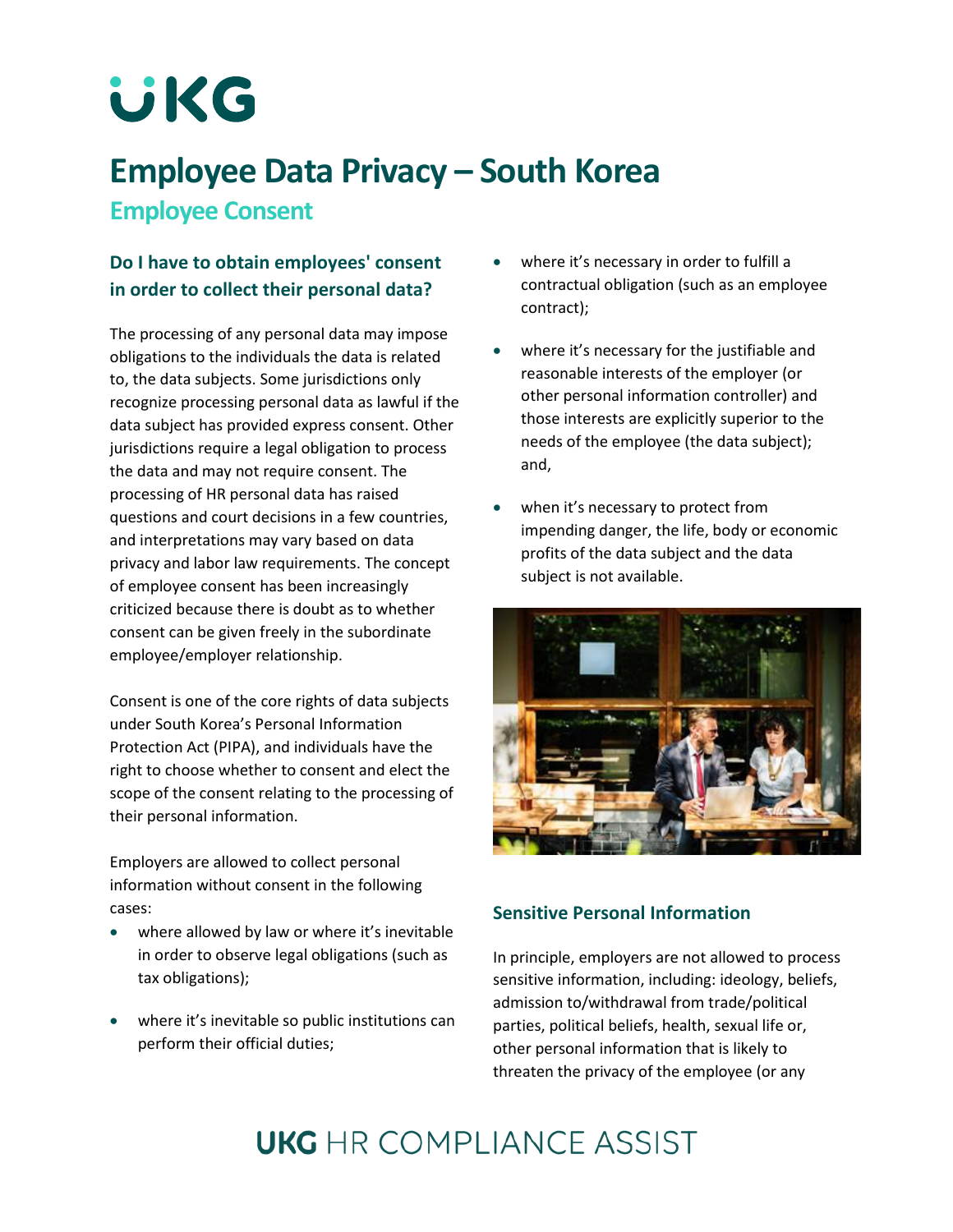### **UKG** HR COMPLIANCE ASSIST

other data subject). However, sensitive information may be processed in cases where:

- data subjects give express informed consent (separate from the consent above) to the processing of sensitive information; or
- the processing of sensitive information is specifically permitted by a law or regulation.



**Employee Health Information:** Using employee health information for purposes other than maintaining employee health

protection is generally prohibited. That said, in exceptional cases, when processing employee health information is essential, it may be allowed with the employee's consent.

In cases where processing medical files is permitted in the context of HR, if a health exam is conducted to determine whether a job applicant can perform the necessary duties for a role, only the minimum amount of health information may be collected and consent must be obtained. In addition, the use of health information obtained through an employee health exam is allowed without separate consent when the exam is conducted in accordance with statutes maintaining employee health protection (Note that many employers still obtain consent).

**Resident Registration Numbers:** Processing resident registration numbers is also limited and can only be processed for certain purposes. In the context of HR, examples of permitted purposes include payment of wages and for year-end tax settlement (Act on the Collection, etc. of

Premiums for Employment Insurance and Industrial Accident Compensation Insurance; National Pension Act; National Health Insurance Act to deal with industrial accident compensation insurance, health insurance, employment insurance and national pensions; and, the Income Tax Act).

#### **Informing Employees**

When obtaining consent or modifying the purpose of collecting data, employers should inform employees of the (PIPA, Arts. 15(2) and 17(2)):

- purpose of the collection and use of the data;
- details of the personal information that will be collected;
- the period of retention and use;
- the fact that they are entitled to deny consent and, in addition, inform employees of any disadvantage that may stem from the denial of consent.

Consent can be obtained via writing (electronic, fax or paper), telephone, email, the internet or similar manner. Where consent is used, each item that would require consent should be separated so that an individual is able to choose which items to consent to. The mere act of informing individuals of the personal data collection will not suffice. The individuals must be advised of the items above and must provide their explicit consent to the collection of personal information.

Under the PIPA, employers are not required to obtain the consent of employees when outsourcing the processing of personal